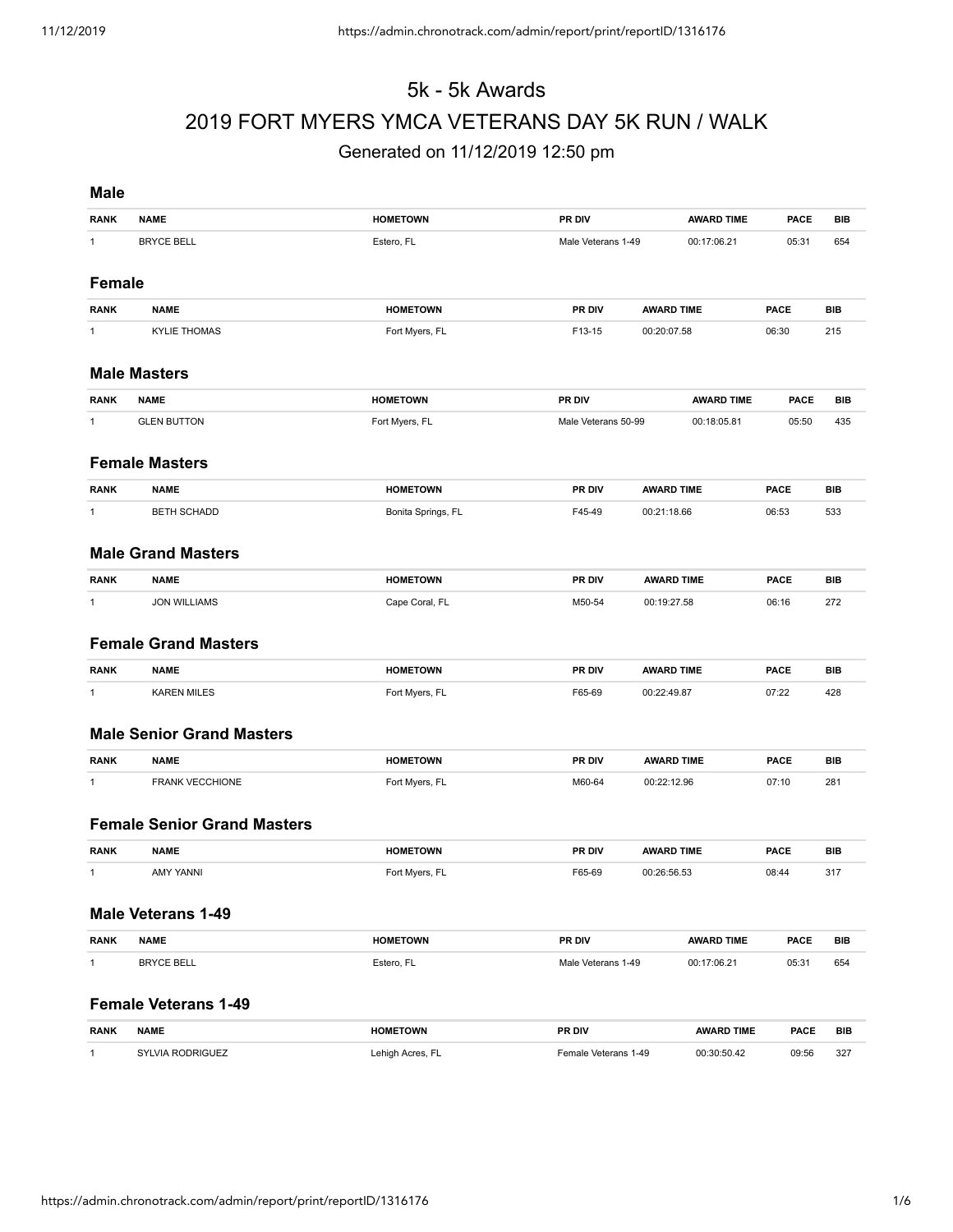# **Male Veterans 50-99**

| <b>RANK</b> | <b>NAME</b>        | <b>HOMETOWN</b> | PR DIV              | <b>AWARD TIME</b> | <b>PACE</b> | <b>BIB</b> |
|-------------|--------------------|-----------------|---------------------|-------------------|-------------|------------|
|             | <b>GLEN BUTTON</b> | Fort Myers, FL  | Male Veterans 50-99 | 00:18:05.81       | 05:50       | 435        |

# **Female Veterans 50-99**

| <b>RANK</b> | <b>NAME</b>                  | <b>HOMETOWN</b> | PR DIV                       | <b>AWARD TIME</b> | <b>PACF</b> | <b>BIE</b> |
|-------------|------------------------------|-----------------|------------------------------|-------------------|-------------|------------|
|             | `LHAAS<br><b>SHE</b><br>RAFI | : Coral.<br>nnc | 50-99 ن<br>emale<br>veterans | 27:08.92          | 08:45       | 228        |

#### **M1-9**

| <b>RANK</b> | <b>NAME</b>         | <b>HOMETOWN</b>      | <b>PR DIV</b> | <b>AWARD TIME</b> | <b>PACE</b> | BIB |
|-------------|---------------------|----------------------|---------------|-------------------|-------------|-----|
|             | RAYDEL BLANCO       | Cape Coral, FL       | $M1-9$        | 00:24:30.97       | 07:54       | 580 |
| 2           | <b>JUSTIN POYET</b> | North Fort Myers, FL | $M1-9$        | 00:25:18.86       | 08:09       | 64  |
| 3           | MICHAEL STOKER      | FORT MYERS, FL       | $M1-9$        | 00:25:36.02       | 08:15       | 95  |

# **F1-9**

| <b>RANK</b> | <b>NAME</b>         | <b>HOMETOWN</b> | <b>PR DIV</b> | <b>AWARD TIME</b> | <b>PACE</b> | BIB |
|-------------|---------------------|-----------------|---------------|-------------------|-------------|-----|
|             | <b>FINLEY HUFF</b>  | Fort Myers, FL  | $F1-9$        | 00:36:05.12       | 11:37       | 592 |
| 2           | SAVANNAH STEPHENSON | Fort Myers, FL  | $F1-9$        | 00:36:16.21       | 11:41       | 664 |
| 3           | ANNABELL VAN HORN   | Fort Myers, FL  | $F1-9$        | 00:36:47.03       | 11:51       | 583 |

# **M10-12**

| <b>RANK</b> | <b>NAME</b>          | <b>HOMETOWN</b>      | <b>PR DIV</b> | <b>AWARD TIME</b> | <b>PACE</b> | BIB |
|-------------|----------------------|----------------------|---------------|-------------------|-------------|-----|
|             | <b>TYLER BROMLEY</b> | Fort Myers, FL       | M10-12        | 00:21:40.63       | 06:59       | 494 |
| 2           | DENNY OLSEN          | North Fort Myers, FL | M10-12        | 00:22:49.91       | 07:21       | 160 |
| 3           | LUKE MEHALIK         | Ft Myers, FL         | M10-12        | 00:23:58.46       | 07:43       | 493 |

# **F10-12**

| <b>RANK</b> | <b>NAME</b>               | <b>HOMETOWN</b> | <b>PR DIV</b>      | <b>AWARD TIME</b> | <b>PACE</b> | BIB |
|-------------|---------------------------|-----------------|--------------------|-------------------|-------------|-----|
|             | <b>MAGGIE POCKLINGTON</b> | Fort Myers, FL  | F10-12             | 00:24:21.61       | 07:51       | 245 |
| 2           | CARLI MORALES-CRUZ        | Fort Myers, FL  | F10-12             | 00:27:39.58       | 08:55       | 648 |
| 3           | <b>MAKENNA BELL</b>       | Fort Myers, FL  | F <sub>10-12</sub> | 00:27:46.87       | 08:57       | 427 |

#### **M13-15**

| <b>RANK</b> | <b>NAME</b>              | <b>HOMETOWN</b>  | PR DIV | <b>AWARD TIME</b> | <b>PACE</b> | <b>BIB</b> |
|-------------|--------------------------|------------------|--------|-------------------|-------------|------------|
|             | EVAN MEYER               | Fort Myers, FL   | M13-15 | 00:17:53.15       | 05:46       | 275        |
| 2           | <b>FABIAN BETANCOURT</b> | Fort Myers, FL   | M13-15 | 00:18:42.15       | 06:02       | 254        |
| 3           | <b>JASON SANDERS</b>     | Lehigh Acres, FL | M13-15 | 00:19:28.34       | 06:17       | 508        |

# **F13-15**

| <b>RANK</b> | <b>NAME</b>           | <b>HOMETOWN</b> | <b>PR DIV</b> | <b>AWARD TIME</b> | <b>PACE</b> | <b>BIB</b> |
|-------------|-----------------------|-----------------|---------------|-------------------|-------------|------------|
|             | <b>DINAH CEILLEY</b>  | Fort Myers, FL  | F13-15        | 00:20:22.17       | 06:34       | 269        |
| 2           | <b>LEILA CEILLEY</b>  | Fort Myers, FL  | F13-15        | 00:24:22.74       | 07:51       | 270        |
| 3           | <b>IASMYN MENEZES</b> | Fort Myers, FL  | F13-15        | 00:24:26.56       | 07:53       | 670        |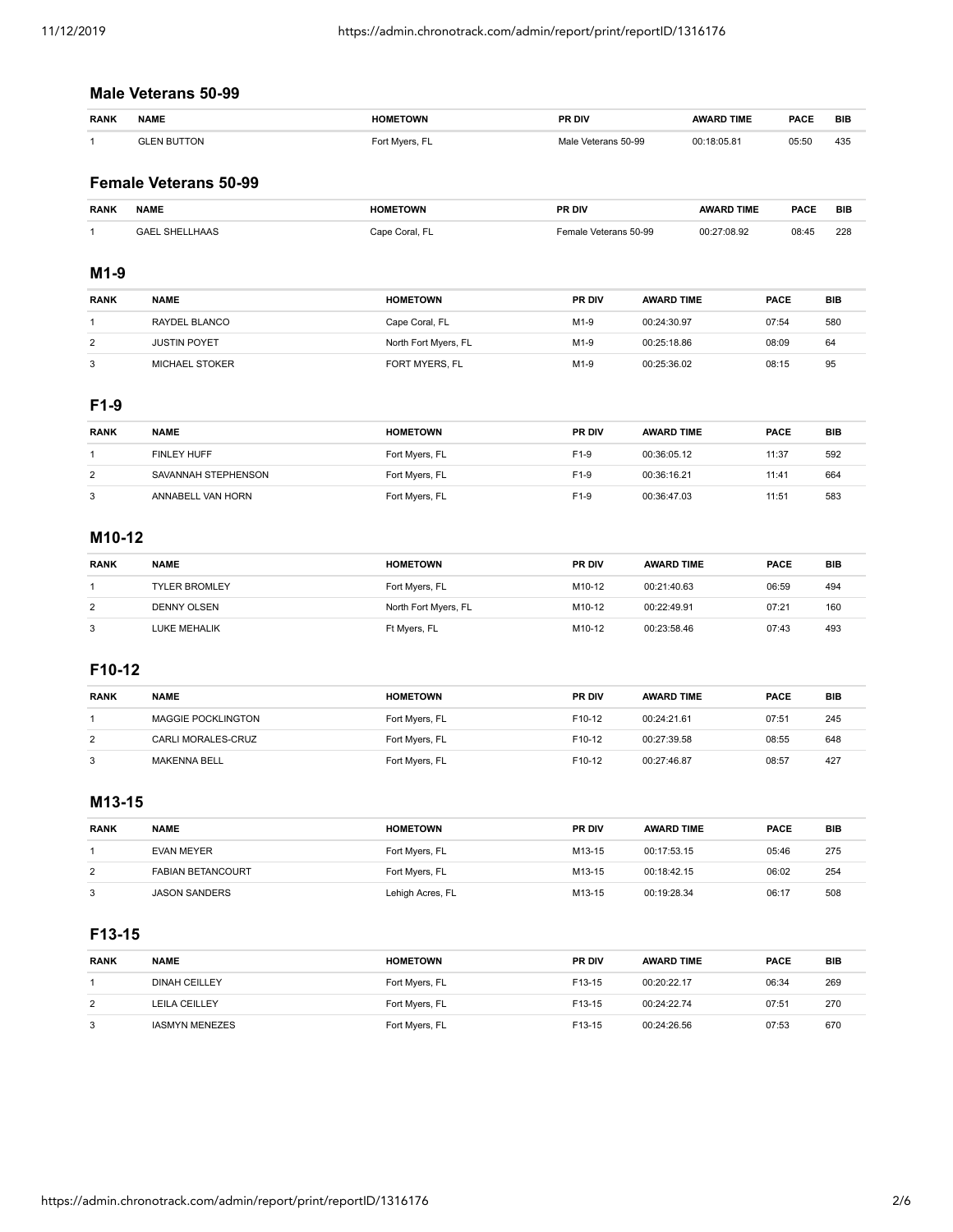#### **M16-19**

| <b>RANK</b> | <b>NAME</b>          | <b>HOMETOWN</b> | <b>PR DIV</b>      | <b>AWARD TIME</b> | <b>PACE</b> | <b>BIB</b> |
|-------------|----------------------|-----------------|--------------------|-------------------|-------------|------------|
|             | <b>BRADYN RICCA</b>  | Estero, FL      | Male Veterans 1-49 | 00:17:39.11       | 05:41       | 655        |
|             | <b>KEVIN VAZQUEZ</b> | Fort Myers, FL  | M16-19             | 00:17:56.75       | 05:47       | 255        |
|             | AVERY GEERLINGS      | Fort Myers, FL  | M16-19             | 00:17:59.79       | 05:48       | 501        |

# **F16-19**

| <b>RANK</b> | <b>NAME</b>          | <b>HOMETOWN</b> | <b>PR DIV</b> | <b>AWARD TIME</b> | <b>PACE</b> | <b>BIB</b> |
|-------------|----------------------|-----------------|---------------|-------------------|-------------|------------|
|             | SARAH LABODA         | Fort Myers, FL  | F16-19        | 00:22:35.26       | 07:17       | 653        |
| 2           | <b>ANNA FISCHLER</b> | Fort Myers, FL  | F16-19        | 00:22:35.51       | 07:17       | 652        |
| 3           | <b>JULIA URBINA</b>  | Cape Coral, FL  | F16-19        | 00:23:38.47       | 07:37       | 534        |

# **M20-24**

| <b>RANK</b> | <b>NAME</b>          | <b>HOMETOWN</b> | <b>PR DIV</b> | <b>AWARD TIME</b> | <b>PACE</b> | BIB |
|-------------|----------------------|-----------------|---------------|-------------------|-------------|-----|
|             | <b>COLLIN NEWTON</b> | Utica. MI       | M20-24        | 00:20:21.76       | 06:34       | 663 |
| 2           | TIMOTHY MANSBERGER   | Estero, FL      | M20-24        | 00:23:10.71       | 07:28       | 566 |
| 3           | JACOB LANE           | Florida, US     | M20-24        | 00:24:01.31       | 07:44       | 348 |

# **F20-24**

| <b>RANK</b> | <b>NAME</b>            | <b>HOMETOWN</b>  | <b>PR DIV</b>        | <b>AWARD TIME</b> | <b>PACE</b> | BIB |
|-------------|------------------------|------------------|----------------------|-------------------|-------------|-----|
|             | <b>SUZANNE ELLIOTT</b> | Lehigh Acres, FL | F20-24               | 00:35:48.89       | 11:32       | 258 |
| 2           | <b>MORGIN EVINS</b>    | Cape Coral, FL   | Female Veterans 1-49 | 00:37:22.15       | 12:02       | 637 |
| 3           | <b>DANIELLE TAYLOR</b> | Fort Myers, FL   | F20-24               | 00:37:23.34       | 12:03       | 536 |

#### **M25-29**

| <b>RANK</b> | <b>NAME</b>           | <b>HOMETOWN</b> | <b>PR DIV</b>      | <b>AWARD TIME</b> | <b>PACE</b> | <b>BIB</b> |
|-------------|-----------------------|-----------------|--------------------|-------------------|-------------|------------|
|             | <b>WILL LODERHOSE</b> | Cape Coral, FL  | M25-29             | 00:21:42.25       | 07:00       | 184        |
| 2           | <b>BRIAN SIMPSON</b>  | Fort Myers, FL  | M25-29             | 00:22:42.84       | 07:19       | 299        |
| 3           | MICHAEL SUMMEROUR     | Cape Coral, FL  | Male Veterans 1-49 | 00:30:26.14       | 09:48       | 293        |

## **F25-29**

| <b>RANK</b> | <b>NAME</b>          | <b>HOMETOWN</b> | <b>PR DIV</b> | <b>AWARD TIME</b> | <b>PACE</b> | BIB |
|-------------|----------------------|-----------------|---------------|-------------------|-------------|-----|
|             | <b>MARCEY BURTON</b> | Fort Myers, FL  | F25-29        | 00:26:07.68       | 08:25       | 522 |
| 2           | NATALIE JUHL         | Fort Myers, FL  | F25-29        | 00:28:24.82       | 09:09       | 66  |
| 3           | LAUREN TAYLOR        | Fort Myers, FL  | F25-29        | 00:29:21.62       | 09:28       | 535 |

#### **M30-34**

| <b>RANK</b> | <b>NAME</b>               | <b>HOMETOWN</b> | <b>PR DIV</b> | <b>AWARD TIME</b> | <b>PACE</b> | <b>BIB</b> |
|-------------|---------------------------|-----------------|---------------|-------------------|-------------|------------|
|             | <b>BENJAMIN PIGNATONE</b> | Estero, FL      | M30-34        | 00:18:40.90       | 06:01       | 525        |
| 2           | OSCAR CORREDOR            | Fort Myers, FL  | M30-34        | 00:18:50.49       | 06:04       | 561        |
| 3           | <b>SEAN PHAM</b>          | Fort Myers, FL  | M30-34        | 00:20:37.84       | 06:39       | 341        |

# **F30-34**

| <b>RANK</b> | <b>NAME</b>            | <b>HOMETOWN</b>      | <b>PR DIV</b> | <b>AWARD TIME</b> | <b>PACE</b> | <b>BIB</b> |
|-------------|------------------------|----------------------|---------------|-------------------|-------------|------------|
|             | <b>KAREN DICKERSON</b> | Springfield, VA      | F30-34        | 00:21:27.49       | 06:55       | 528        |
| 2           | LORI ROBBINS           | Fort Myers, FL       | F30-34        | 00:21:48.59       | 07:02       | 573        |
| 3           | KAYLA MILLER           | North Fort Myers, FL | F30-34        | 00:21:54.61       | 07:04       | 44         |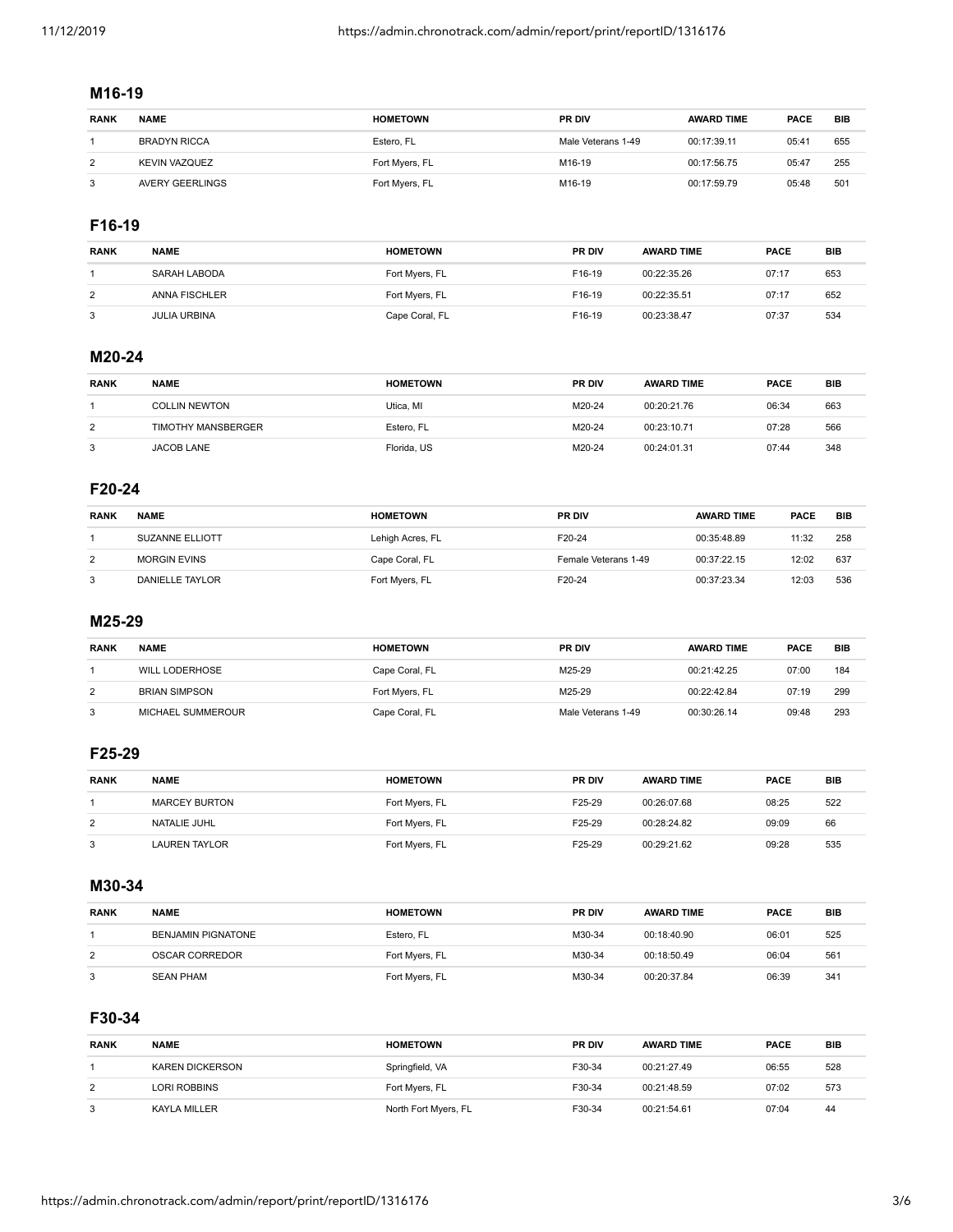#### **M35-39**

| <b>RANK</b> | <b>NAME</b>         | <b>HOMETOWN</b>      | <b>PR DIV</b>      | <b>AWARD TIME</b> | <b>PACE</b> | <b>BIB</b> |
|-------------|---------------------|----------------------|--------------------|-------------------|-------------|------------|
|             | <b>DOUG FREEMAN</b> | Fort Myers, FL       | Male Veterans 1-49 | 00:18:33.24       | 05:59       | 129        |
|             | <b>JOHN MILLER</b>  | North Fort Myers, FL | M35-39             | 00:19:32.97       | 06:18       | 43         |
|             | CHRIS MOYER II      | Pineland, FL         | M35-39             | 00:21:20.81       | 06:53       | 495        |

# **F35-39**

| <b>RANK</b> | <b>NAME</b>              | <b>HOMETOWN</b> | <b>PR DIV</b> | <b>AWARD TIME</b> | <b>PACE</b> | <b>BIB</b> |
|-------------|--------------------------|-----------------|---------------|-------------------|-------------|------------|
|             | <b>LEIGH WILLIAMSON</b>  | Estero, FL      | F35-39        | 00:22:21.06       | 07:12       | 526        |
| 2           | <b>BARBARA RICCIARDI</b> | Cape Coral, FL  | F35-39        | 00:25:24.86       | 08:11       | 473        |
| 3           | DANIELLE STOKER          | FORT MYERS, FL  | F35-39        | 00:25:46.52       | 08:18       | 94         |

# **M40-44**

| <b>RANK</b> | <b>NAME</b>             | <b>HOMETOWN</b> | <b>PR DIV</b>      | <b>AWARD TIME</b> | <b>PACE</b> | <b>BIB</b> |
|-------------|-------------------------|-----------------|--------------------|-------------------|-------------|------------|
|             | <b>WISNICK BEAUPLAN</b> | Fort Myers, FL  | M40-44             | 00:19:17.81       | 06:13       | 633        |
| 2           | <b>ZACHARY SMITH</b>    | Fort Myers, FL  | M40-44             | 00:20:45.00       | 06:41       | 650        |
| 3           | <b>JOSH JANNEY</b>      | Cape Coral, FL  | Male Veterans 1-49 | 00:21:39.27       | 06:59       | 237        |

# **F40-44**

| <b>RANK</b> | <b>NAME</b>         | <b>HOMETOWN</b> | <b>PR DIV</b> | <b>AWARD TIME</b> | <b>PACE</b> | <b>BIB</b> |
|-------------|---------------------|-----------------|---------------|-------------------|-------------|------------|
|             | <b>JAIME WOHL</b>   | Fort Myers, FL  | F40-44        | 00:22:45.20       | 07:20       | 636        |
| 2           | PATRICIA BELL       | Fort Myers, FL  | F40-44        | 00:25:05.27       | 08:05       | 426        |
| 3           | <b>BROOK MEDINA</b> | Fort Myers, FL  | F40-44        | 00:25:38.37       | 08:16       | 591        |

#### **M45-49**

| <b>RANK</b> | <b>NAME</b>     | <b>HOMETOWN</b> | <b>PR DIV</b>      | <b>AWARD TIME</b> | <b>PACE</b> | BIB |
|-------------|-----------------|-----------------|--------------------|-------------------|-------------|-----|
|             | ANDY BEILE      | Fredersdorf, PA | M45-49             | 00:19:47.98       | 06:23       | 92  |
| 2           | PAUL CLEMENT    | Fort Myers, FL  | M45-49             | 00:22:17.49       | 07:11       | 649 |
| 3           | KEITH RICCIARDI | Cape Coral, FL  | Male Veterans 1-49 | 00:25:19.48       | 08:10       | 472 |

## **F45-49**

| <b>RANK</b> | <b>NAME</b>            | <b>HOMETOWN</b> | <b>PR DIV</b> | <b>AWARD TIME</b> | <b>PACE</b> | BIB |
|-------------|------------------------|-----------------|---------------|-------------------|-------------|-----|
|             | <b>TRISHA TRYKA</b>    | Fort Myers, FL  | F45-49        | 00:25:53.30       | 08:20       | 618 |
| 2           | EILEEN BRISCOE         | Fort Myers, FL  | F45-49        | 00:27:44.45       | 08:56       | 161 |
| 3           | <b>COURTNEY HOOVIS</b> | Fort Myers, FL  | F45-49        | 00:27:50.96       | 08:58       | 34  |

#### **M50-54**

| <b>RANK</b> | <b>NAME</b>        | <b>HOMETOWN</b> | <b>PR DIV</b>       | <b>AWARD TIME</b> | <b>PACE</b> | <b>BIB</b> |
|-------------|--------------------|-----------------|---------------------|-------------------|-------------|------------|
|             | <b>GLEN BUTTON</b> | Fort Myers, FL  | Male Veterans 50-99 | 00:18:05.81       | 05:50       | 435        |
| 2           | <b>TERRY HUNT</b>  | Buffalo, NY     | M50-54              | 00:20:50.12       | 06:43       | 565        |
| 3           | KEITH GOMEZ        | Fort Myers, FL  | M50-54              | 00:21:27.24       | 06:55       | 39         |

#### **F50-54**

| <b>RANK</b> | <b>NAME</b>            | <b>HOMETOWN</b>      | <b>PR DIV</b> | <b>AWARD TIME</b> | <b>PACE</b> | BIB |
|-------------|------------------------|----------------------|---------------|-------------------|-------------|-----|
|             | MARLENE ELLIS          | North Fort Myers, FL | F50-54        | 00:27:30.32       | 08:52       | 401 |
| 2           | <b>BLANCHE KRAJNAK</b> | Fort Myers, FL       | F50-54        | 00:27:44.82       | 08:56       | 482 |
| 3           | WENDY KING             | Cape Coral, FL       | F50-54        | 00:29:27.40       | 09:29       | 13  |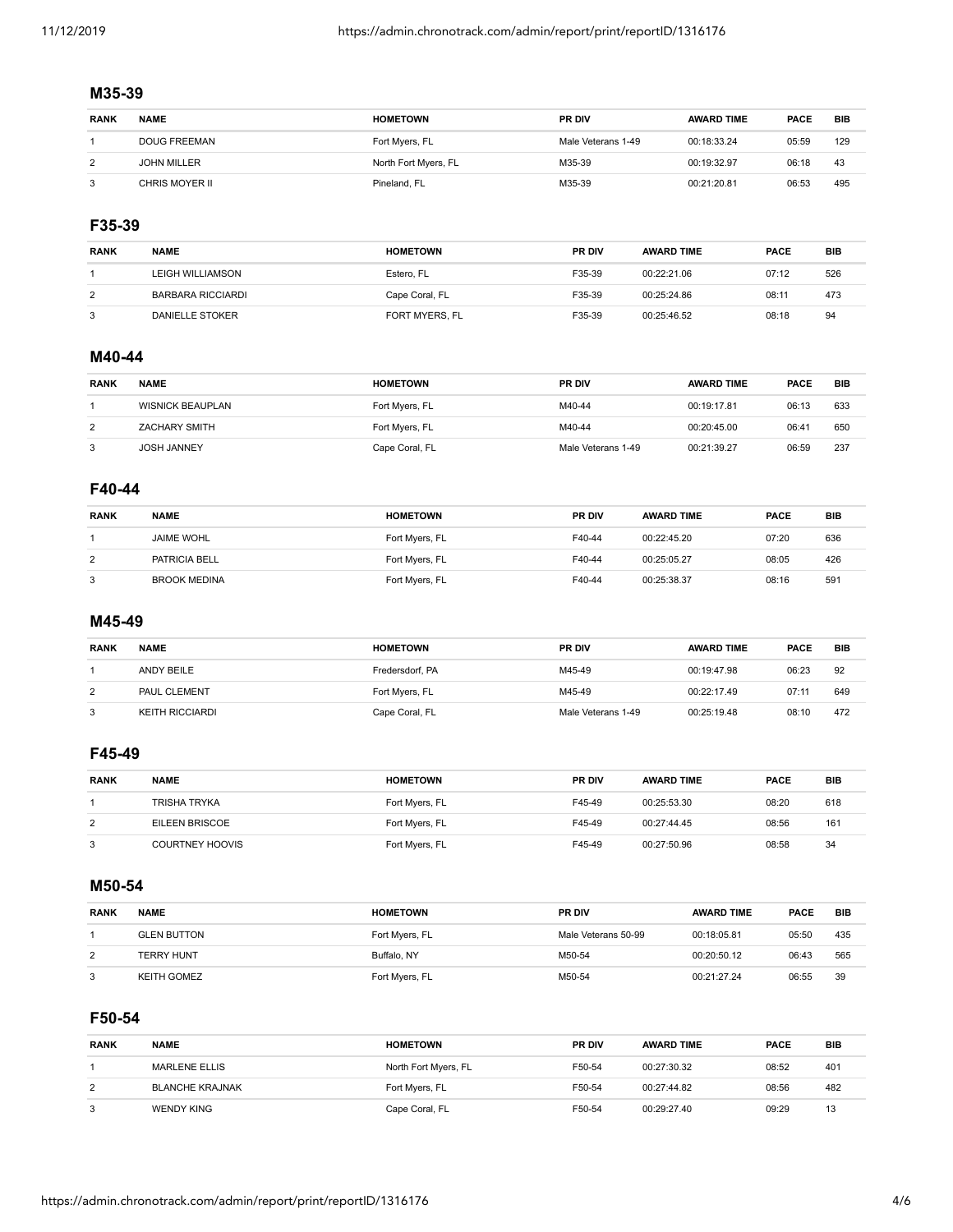# **M55-59**

| <b>RANK</b> | <b>NAME</b>          | <b>HOMETOWN</b> | <b>PR DIV</b> | <b>AWARD TIME</b> | <b>PACE</b> | <b>BIB</b> |
|-------------|----------------------|-----------------|---------------|-------------------|-------------|------------|
|             | PAUL DANDINI         | Fort Myers, FL  | M55-59        | 00:22:08.13       | 07:08       |            |
| 2           | <b>CHARLIE MOORE</b> | Ft. Myers, FL   | M55-59        | 00:22:36.52       | 07:17       | 252        |
| 3           | THOMAS KALLIN        | Fort Myers, FL  | M55-59        | 00:24:55.23       | 08:02       | 658        |

# **F55-59**

| <b>RANK</b> | <b>NAME</b>           | <b>HOMETOWN</b>     | <b>PR DIV</b> | <b>AWARD TIME</b> | <b>PACE</b> | BIB |
|-------------|-----------------------|---------------------|---------------|-------------------|-------------|-----|
|             | STEPHANIE JENSEN      | Jamestown, ND       | F55-59        | 00:23:17.06       | 07:30       |     |
| 2           | <b>DIANE JURKOVIC</b> | Warren, OH          | F55-59        | 00:26:19.71       | 08:29       | 250 |
|             | LISA JONES            | Ft. Myers Beach, FL | F55-59        | 00:26:34.46       | 08:34       | 153 |

#### **M60-64**

| <b>RANK</b> | <b>NAME</b>           | <b>HOMETOWN</b>    | <b>PR DIV</b>       | <b>AWARD TIME</b> | <b>PACE</b> | <b>BIB</b> |
|-------------|-----------------------|--------------------|---------------------|-------------------|-------------|------------|
|             | DARRYLL GREEN         | Cape Coral, FL     | M60-64              | 00:25:28.94       | 08:13       | 659        |
| 2           | <b>TERRY LAWRENCE</b> | Haliburton, Canada | M60-64              | 00:25:46.95       | 08:18       | 507        |
| 3           | KEITH MARTIN          | Fort Myers, FL     | Male Veterans 50-99 | 00:26:25.36       | 08:31       | 256        |

# **F60-64**

| <b>RANK</b> | <b>NAME</b>               | <b>HOMETOWN</b>  | <b>PR DIV</b> | <b>AWARD TIME</b> | <b>PACE</b> | <b>BIB</b> |
|-------------|---------------------------|------------------|---------------|-------------------|-------------|------------|
|             | <b>FRANCINE GOLDEN</b>    | Lehigh Acres, FL | F60-64        | 00:29:08.45       | 09:23       | 10         |
| 2           | <b>JOYCE ANDREWS</b>      | Spencer, MA      | F60-64        | 00:31:19.66       | 10:06       | 225        |
| 3           | <b>MAUREEN MARTINELLO</b> | Fort Myers, FL   | F60-64        | 00:34:55.49       | 11:15       | 77         |

#### **M65-69**

| <b>RANK</b> | <b>NAME</b>       | <b>HOMETOWN</b>  | <b>PR DIV</b> | <b>AWARD TIME</b> | <b>PACE</b> | BIB |
|-------------|-------------------|------------------|---------------|-------------------|-------------|-----|
|             | TIM KINGSTON      | Kingston, Canada | M65-69        | 00:25:23.18       | 08:1'       | 450 |
| 2           | JOHN W SPOTTS     | Cape Coral, FL   | M65-69        | 00:28:47.28       | 09:16       | 169 |
| 3           | <b>PAUL STARK</b> | Fort Myers, FL   | M65-69        | 00:28:58.69       | 09:20       | 123 |

## **F65-69**

| <b>RANK</b> | <b>NAME</b>       | <b>HOMETOWN</b>      | <b>PR DIV</b> | <b>AWARD TIME</b> | <b>PACE</b> | <b>BIB</b> |
|-------------|-------------------|----------------------|---------------|-------------------|-------------|------------|
|             | TERRY LYNN YARIAN | <b>BRADENTON, FL</b> | F65-69        | 00:27:25.28       | 08:50       | 471        |
| 2           | MARY COUSINEAU    | Canada               | F65-69        | 00:28:06.78       | 09:03       | 584        |
|             | PATTY PETTUS      | Fort Myers, FL       | F65-69        | 00:30:27.43       | 09:49       | 159        |

#### **M70-74**

| <b>RANK</b> | <b>NAME</b>         | <b>HOMETOWN</b>      | <b>PR DIV</b>       | <b>AWARD TIME</b> | <b>PACE</b> | <b>BIB</b> |
|-------------|---------------------|----------------------|---------------------|-------------------|-------------|------------|
|             | ROCKY MADDEN        | Fort Myers Beach, FL | M70-74              | 00:26:48.95       | 08:38       | 156        |
| 2           | <b>BRUCE WEST</b>   | Largo, FL            | Male Veterans 50-99 | 00:26:50.68       | 08:39       | 324        |
| 3           | <b>BRUCE BOYERS</b> | Cape Coral, FL       | Male Veterans 50-99 | 00:27:59.01       | 09:01       | 37         |

#### **F70-74**

| <b>RANK</b> | <b>NAME</b>            | <b>HOMETOWN</b>      | <b>PR DIV</b> | <b>AWARD TIME</b> | <b>PACE</b> | <b>BIB</b> |
|-------------|------------------------|----------------------|---------------|-------------------|-------------|------------|
|             | PEG RADTKE             | Fort Myers Beach, FL | F70-74        | 00:32:52.20       | 10:35       | 82         |
| 2           | <b>MARGARET MOOSSY</b> | Sanibel, FL          | F70-74        | 00:36:58.98       | 11:55       | 306        |
| 3           | KATHY CANADY           | North Fort Myers, FL | F70-74        | 00:37:43.40       | 12:09       | 326        |